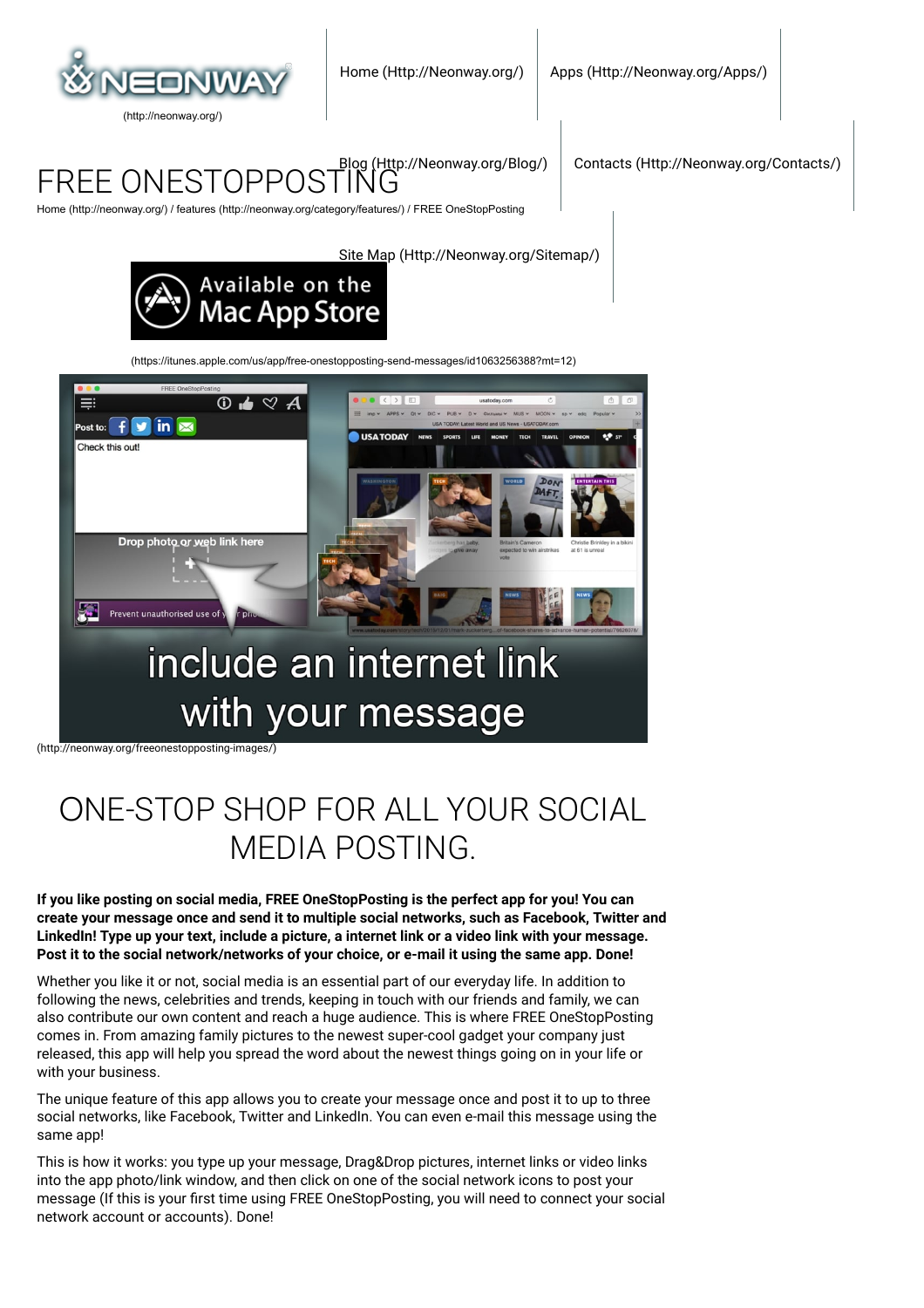If you need your message posted on more than one social network, click on the next icon. Need it e-mailed? Click on the green button with the envelope. It doesn't get any easier than this!

Download it now and enjoy FREE OneStopPosting!

Check out our "How-To" tutorial on YouTube!

| FREE OneStopPosting - send messages to multi                                                                                                                                                                                                                                                                                                                                                                                                                                             |  |
|------------------------------------------------------------------------------------------------------------------------------------------------------------------------------------------------------------------------------------------------------------------------------------------------------------------------------------------------------------------------------------------------------------------------------------------------------------------------------------------|--|
|                                                                                                                                                                                                                                                                                                                                                                                                                                                                                          |  |
|                                                                                                                                                                                                                                                                                                                                                                                                                                                                                          |  |
| Hello and welcome to OneStopPosting! If you like posting things on social networks, this free app will really help.<br>You can create your message once and post it to multiple social networks, like Facebook, Twitter and LinkedIn. You<br>can even e-mail this message using the same app!                                                                                                                                                                                            |  |
| Type up your message, insert pictures, web links or video links and click on one of the social network icons to post<br>your message. If this is your first time using this app, you will need to connect your social network account or<br>accounts to the app. Now, let's insert a video link. And post it! If you need your message posted on more than one<br>social network, click on the next icon. If you also need it e-mailed, click on the green button with the envelope. And |  |

[Download as PDF \(http://neonway.org/wp-content/uploads/2015/11/FREE-OneStopPosting-](http://neonway.org/wp-content/uploads/2015/11/FREE-OneStopPosting-Neonway.pdf)Neonway.pdf)

|            |  | <b>Facebook f</b> Twitter $S+$ Google+ <b>Q</b> Pinterest 1 | LinkedIn | E-mail |
|------------|--|-------------------------------------------------------------|----------|--------|
| 2 COMMENTS |  |                                                             |          |        |



This is an AMAZINGLY GREAT idea!!! I am a new small business owner and even newer to social media. Using my phone I found it VERY time consuming posting to all my sites. I looked into different services all web based but your I liked very much because it is a mac program.

Offered is only fb, twitter, and google+....which I have all 3. But I also flickr, tumblr, instagram, and yelp. Will these be added soon? While I very much also like the free this is something that I would consider paying for in a second \$10.00….it saves me a TON of time.

thank you and keep up the great work.

[REPLY \(HTTP://NEONWAY.ORG/FREEONESTOPPOSTING/?REPLYTOCOM=110#RESPOND\)](http://neonway.org/freeonestopposting/?replytocom=110#respond)

MAY 29, 2016



Thank you for your feedback! As soon Apple integrates in official API support for flickr, tumblr, instagram and yelp, we will do implementation to support these social networks in Free One Stop Posting!

**Max Schlee [\(Http://Neonway.org\)](http://neonway.org/)**

[REPLY \(HTTP://NEONWAY.ORG/FREEONESTOPPOSTING/?](http://neonway.org/freeonestopposting/?replytocom=112#respond)

REPLYTOCOM=112#RESPOND)